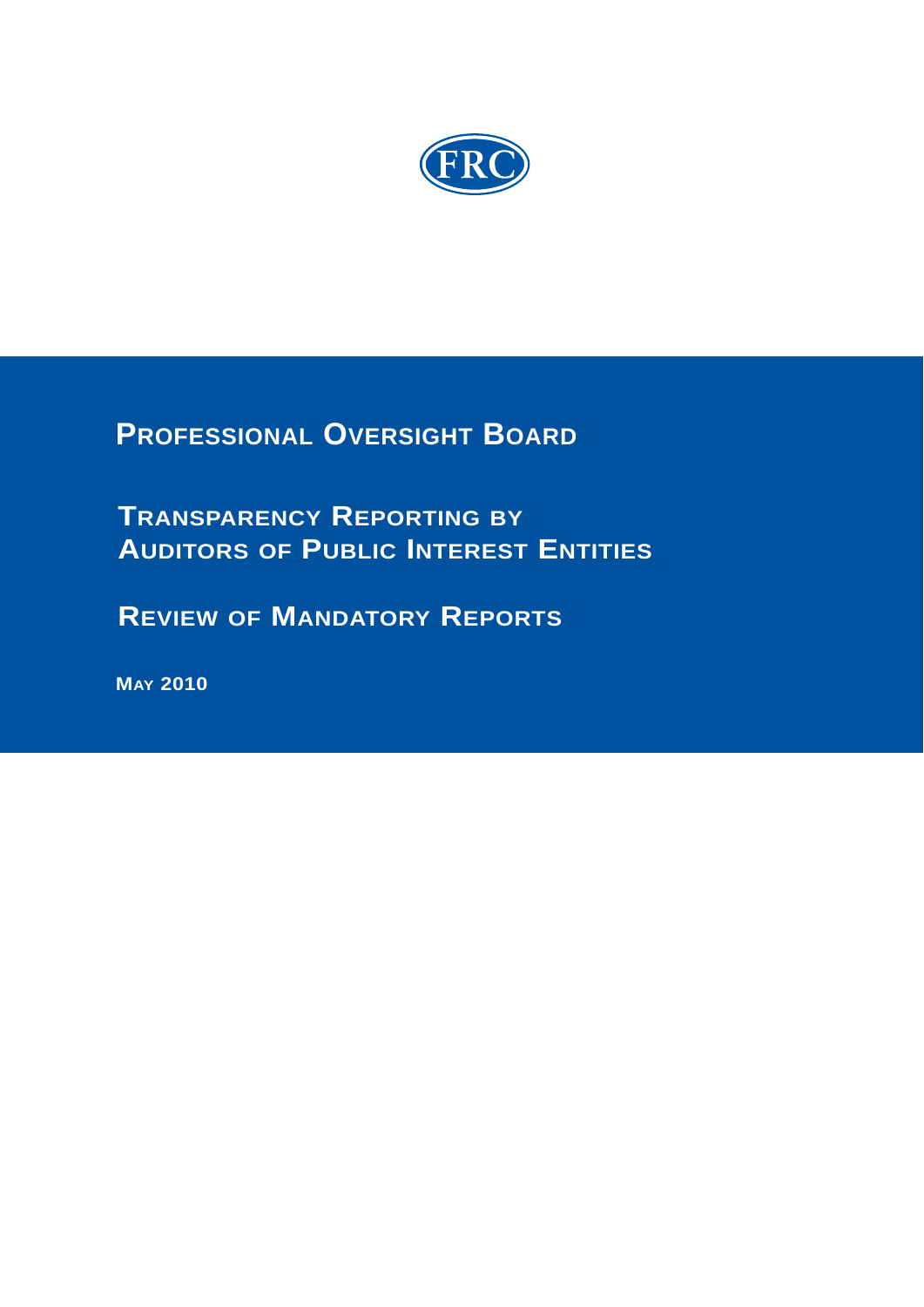# **Contents**

|              |                                                      | Page         |
|--------------|------------------------------------------------------|--------------|
| <b>One</b>   | <b>Introduction and Background</b>                   | 1            |
| Two          | <b>Executive Summary</b>                             | $\mathbf{2}$ |
| <b>Three</b> | <b>Detailed Commentary</b>                           | 3            |
|              | Appendix 1 - Issues arising from 2008 reports        | 8            |
|              | Appendix 2 - Analysis of disclosures                 | 12           |
|              | Appendix 3 - List of transparency reporting auditors | 16           |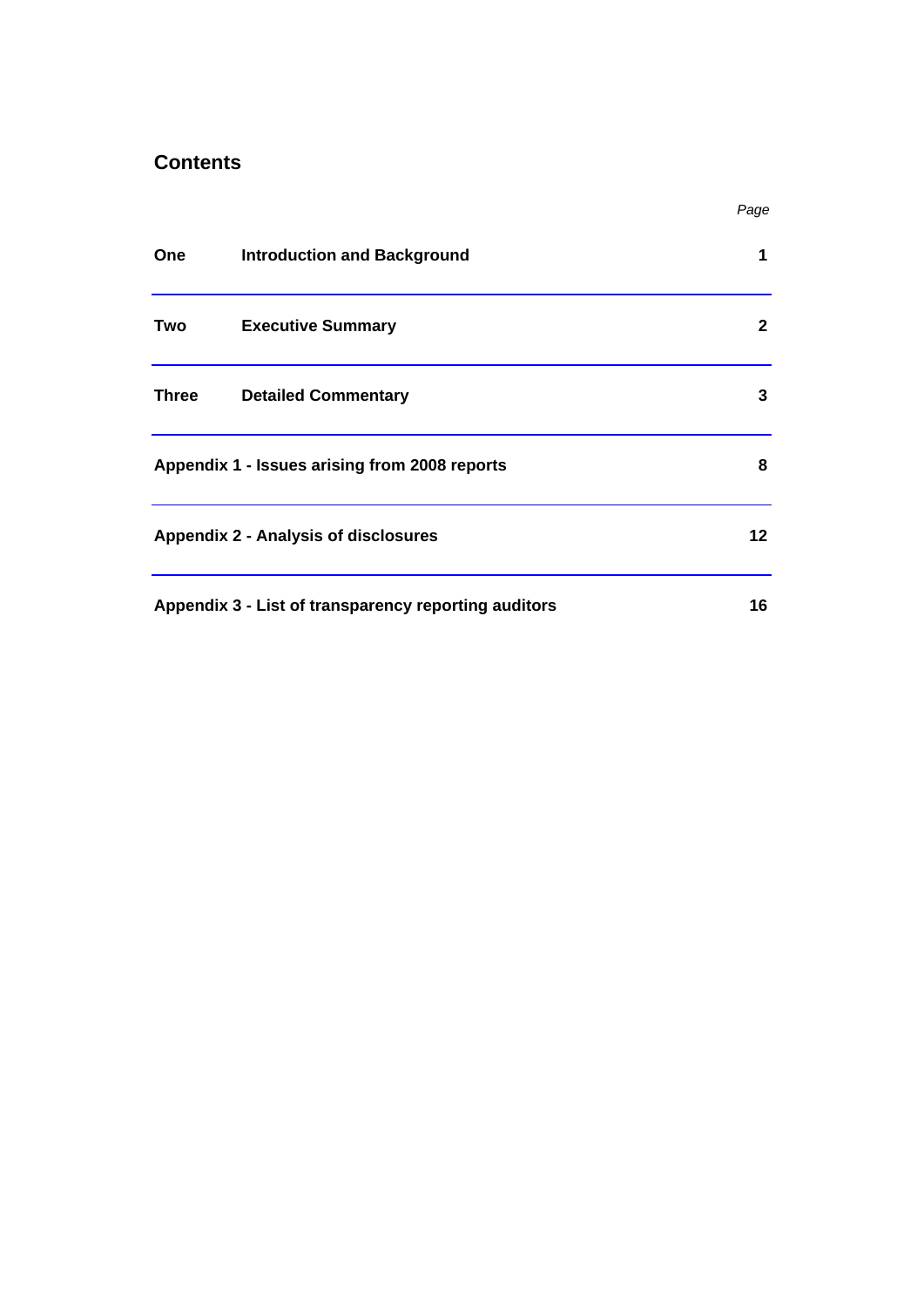# **One** - **Introduction and Background**

#### **Introduction**

This is the second review by the Professional Oversight Board of the contents of transparency reports published by auditors of public interest entities. It is the first year in which publication of the reports has been mandatory.

In our review of the seven voluntary Transparency Reports produced by firms last year, the Oversight Board identified a number of issues which we suggested firms bear in mind when drafting their 2009 reports. These are listed in Appendix 1, together with our comments on the extent to which our suggestions have been implemented.

### **Background**

The Statutory Audit Directive, agreed in 2006, introduced a mandatory requirement for annual transparency reporting by auditors of UK companies with securities admitted to trading on a UK regulated market. In the UK, effect to this was given through the *Statutory Auditors (Transparency) Instrument 2008*, published by the Oversight Board in April 2008 following consultation. It applies in respect of any financial year of a relevant audit firm starting on or after 6 April 2008.

Last year, seven of the ten largest firms chose to publish a voluntary transparency report. This year is the first in which the reports have been mandatory.

So far 25 firms, out of a total of 40, have now produced transparency reports<sup>1</sup>. This includes seven of the nine largest firms. The remainder, because of the dates of their financial years, may not publish a report for several months. However, we felt that the sample was sufficiently large to provide effective benchmarks for a commentary on common themes.

The Oversight Board will shortly be writing to those firms which, because of the dates of their financial years have not yet produced transparency reports to remind them to do so within three months of their financial year end. We will write to any firms that are in default and request that they produce a transparency report within 30 days. Firms which fail to comply with this request will be referred to their Recognised Supervisory Body.

It should be noted that this review has not included an assessment of whether the statements made in transparency reports are factually accurate, as this could only be achieved through a thorough inspection of each firm. For those firms subject to full scope inspections by the Audit Inspection Unit (AIU), the AIU will review the transparency report for consistency with their knowledge of the firms from monitoring work. The Monitoring Units of both the ICAEW and ICAS have agreed to do likewise from July 2010.

<sup>&</sup>lt;sup>1</sup> A small number of these are technically voluntary reports as they relate to financial years beginning prior to 6 April 2008. We have not distinguished between these for the purposes of this report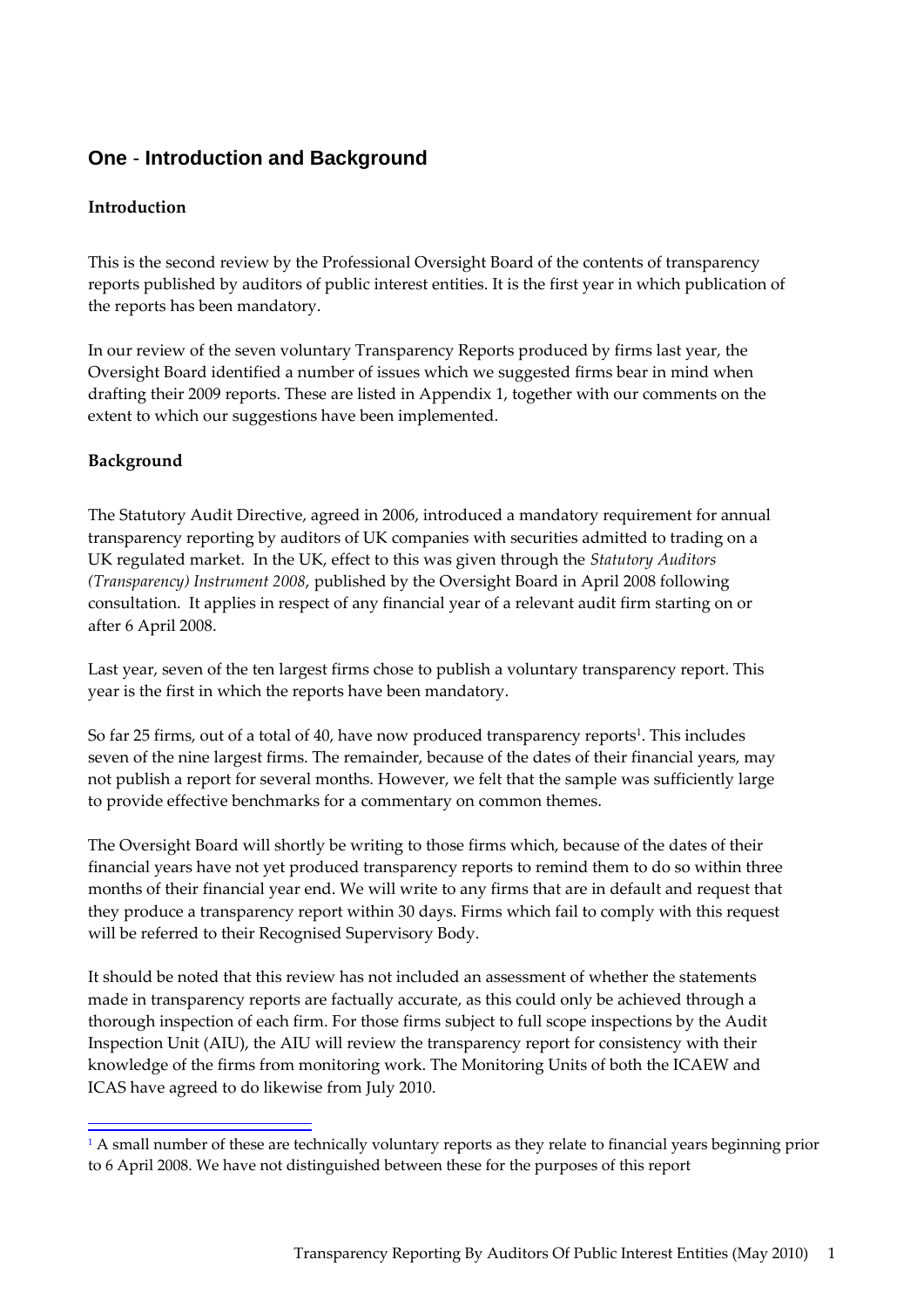# **Two – Executive Summary**

Overall, we believe that the quality of this year's reports is higher than that of the previous voluntary reports. We were particularly pleased to see helpful and informative reports produced by some of the smaller firms.

In general firms have resisted the temptation to turn their transparency reports into marketing documents. In a small number of cases reports did contain large amounts of marketing information and we felt that those reports were weaker overall than those which stuck to descriptions of the firm and its policies and procedures and minimised the use of boilerplate statements.

A small number of firms included some information which properly belonged in the transparency report in other publications. In our view the reports which included everything in one document were the most helpful and effective. However, we do not wish to discourage firms from developing innovative formats for their transparency reports in the future. As long as the report captures all relevant requirements, firms should not feel obliged to follow a set template.

It was notable that, although many reports included a high quality narrative describing internal quality control and other systems, none provided any objective measures demonstrating the effectiveness of those systems. We would encourage firms to give some consideration to including such objective measures, such as the firm's performance against internal key performance indicators (KPIs) in future reports.

Although most of the reports mentioned the importance of audit quality, there was limited evidence of firms attempting to distinguish between themselves, and hence compete, on quality.

Although this year's reports were in general of higher quality than the voluntary reports looked at previously, very few reports met all of the requirements. There were also a number of common themes emerging. In particular, we would like firms to improve the quality of their disclosures in the following areas:

- International networks;
- Independence issues; and
- Financial information.

Any comments on the information within this report, and on transparency reporting in general, should be sent to s.currie@frc-pob.org.uk.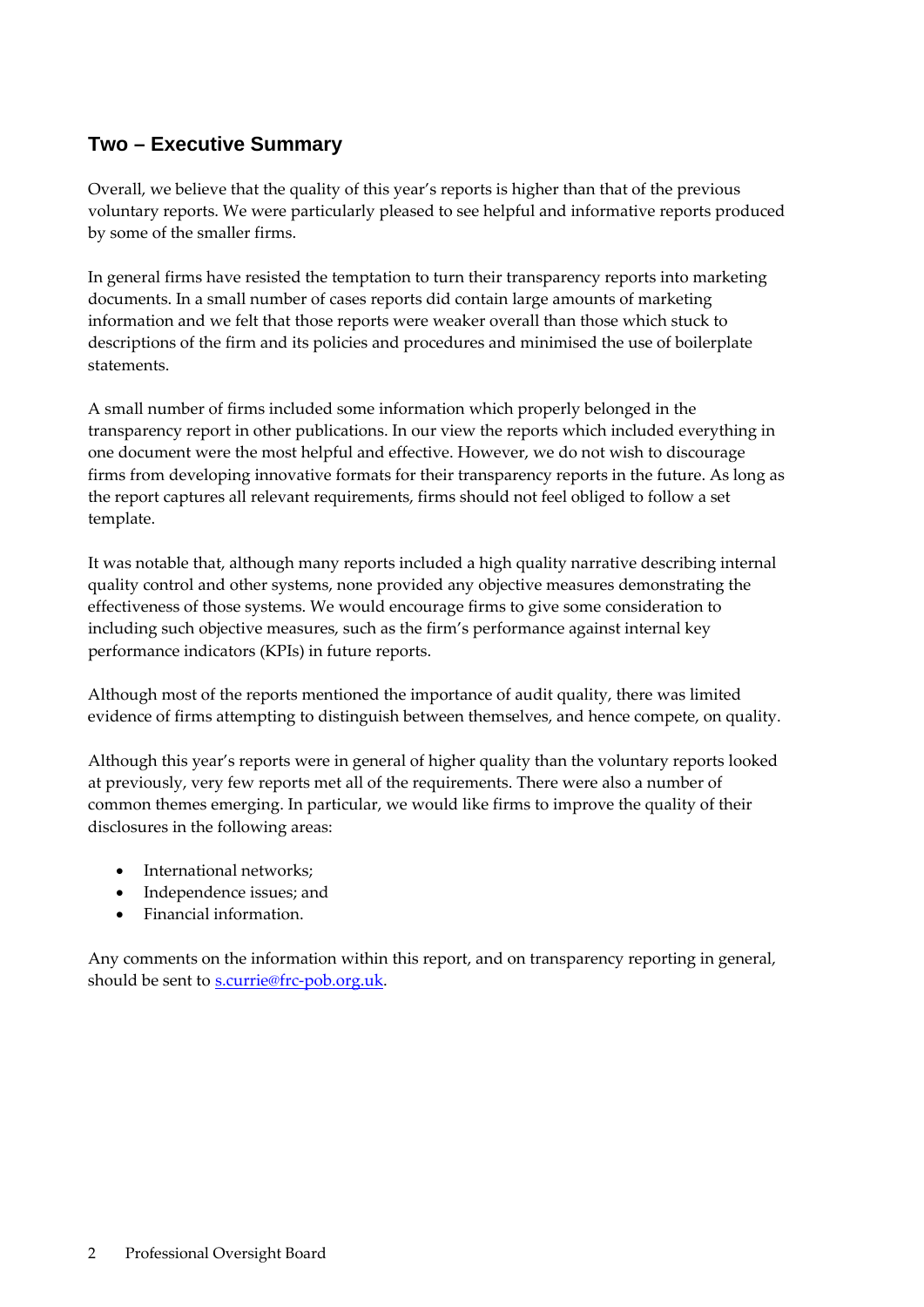# **Three - Detailed commentary**

Our specific comments, set out under each of the requirements in the Statutory Instrument, are set out below. Points which we expect firms to action are in **bold**.

#### *A description of the legal structure and ownership of the transparency reporting auditor*

All firms provided a description of their legal structure and the vast majority provided further information including the number of partners/members, the number and location of offices, principal lines of business etc. Relatively few reports mentioned related UK firms or overseas branches. In most cases this is likely to be because there were no related firms or overseas branches; however this was rarely made clear. **It would be helpful if firms were to state explicitly when certain disclosures are not applicable to them.**

#### *Where the transparency reporting auditor belongs to a network, a description of the network and the legal and structural arrangements of the network*

Thirteen of the firms whose reports we reviewed reported that they belonged to an international network. Those that did not belong to a network generally said so explicitly, or explained that although they were not part of a network, they did have arrangements with overseas firms to facilitate cross‐border client work. In general firms were open about the name and legal form of the network and the majority included one or more indicators of the size of the network.

In contrast to last year, a number of reports contained information on network governing bodies, including names of key partners, functions of committees and procedures for appointments to that governing body. We were pleased to see this improvement in the information provided.

What was lacking in almost all of the reports we reviewed was a clear and detailed explanation of the rights and responsibilities conferred on member firms by the network agreement. Where agreements are mentioned, it is often in very defensive terms, stressing that each firm was a separate legal entity and that the central organisation does not provide services directly. We understand risk management considerations around contagion and the need for firms to protect themselves from cross‐border litigation. However, in our view the descriptions of networks and network agreements in the transparency reports do not always accord with the way in which those networks appear to operate in practice and, in particular, how they are presented to clients. **We would recommend firms provide greater clarity in this area in future reports**.

#### *A description of the governance structure of the transparency reporting auditor*

Most reports included a clear description of the governance structure of the audit firm, and many included helpful information such as details of relevant committees and names of key partners. Those firms which have moved from a purely UK to a European management structure all provided an explanation of the regional governance arrangements, as well as those which are exclusive to the UK.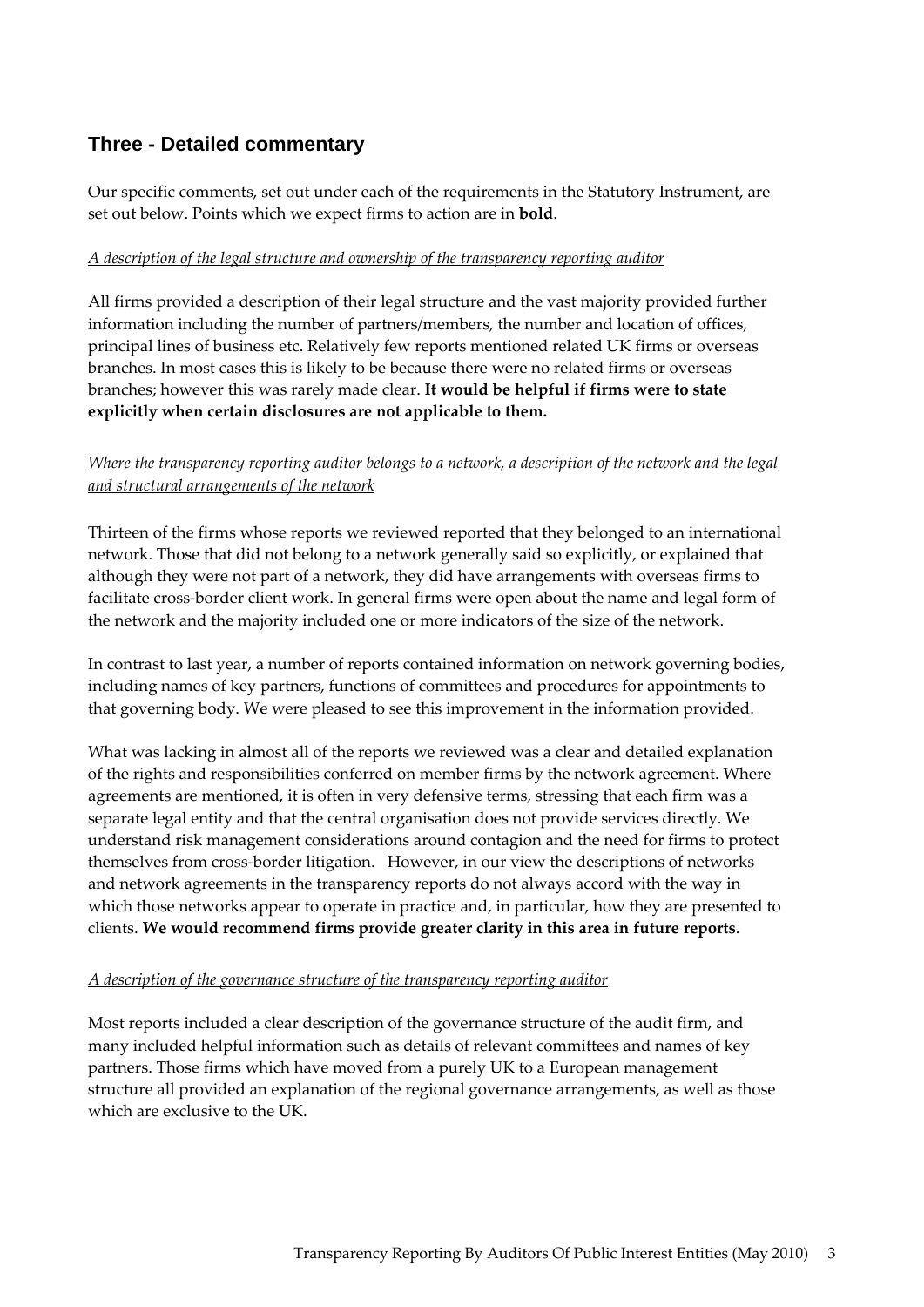Some smaller firms had no management structure beyond regular meetings of all partners, where key decisions were discussed and agreed.

Overall we believed that most disclosures in this area were adequate and we have no further recommendations for firms on this at this time.

#### *A description of the internal quality control system of the transparency reporting auditor and a statement by the administrative or management body on the effectiveness of its functioning*

This section was the strongest in most of the reports, and we were impressed with the quality and detail provided by many firms under this requirement.

Most organised disclosures under the International Standard for Quality Control (ISQC) 1 headings. Particular attention was paid to engagement performance and internal monitoring, with some firms describing their audit methodology in detail. One firm provided a useful explanation of its resolution process for technical disputes arising on audits.

In some cases we believe that firms could have provided more detail on Human Resources policies and procedures and the firm's leadership. The more informative reports provided information about recruitment, training, promotion criteria and ongoing support for staff development, rather than limiting disclosure to one or two of these issues. Disclosures regarding leadership were often vague and consisted of little more than a reference to "tone at the top" or similar. The stronger reports set out clearly the specific responsibilities of management for quality.

A small number of firms organised disclosures using the FRC's Audit Quality Framework (AQF) or otherwise made reference to it. This proved useful in some cases, especially where use of the AQF led to a discussion on aspects of audit quality not otherwise covered by ISQC1. For example, one report included a section on factors outside of the firm's control affecting audit quality. This section acknowledged some of the external factors that can impact on audit quality and went on to explain the actions the firm was taking to mitigate those risks. We believe that inclusions such as this are informative for readers and serve to increase trust in audit firms. We were pleased to note that a small number of firms included information on other internal controls, for example their procedures for complaints handling.

Despite some impressively detailed disclosures in this area, however, it was difficult to distinguish one firm from another through the descriptions of systems of quality control and there appears to be limited attempts by firms to compete on quality. **In our view firms should consider providing more objective measures of the effectiveness of their systems of quality control, for example by including detail on their key performance indicators (KPIs), and their internal assessments of performance against these KPIs in future reports.**

Unlike last year, a number of reports included an unequivocal confirmation that the firm's management was satisfied with the operation of its internal quality control system. **Those firms which did not include such a statement this time should do so in future reports**.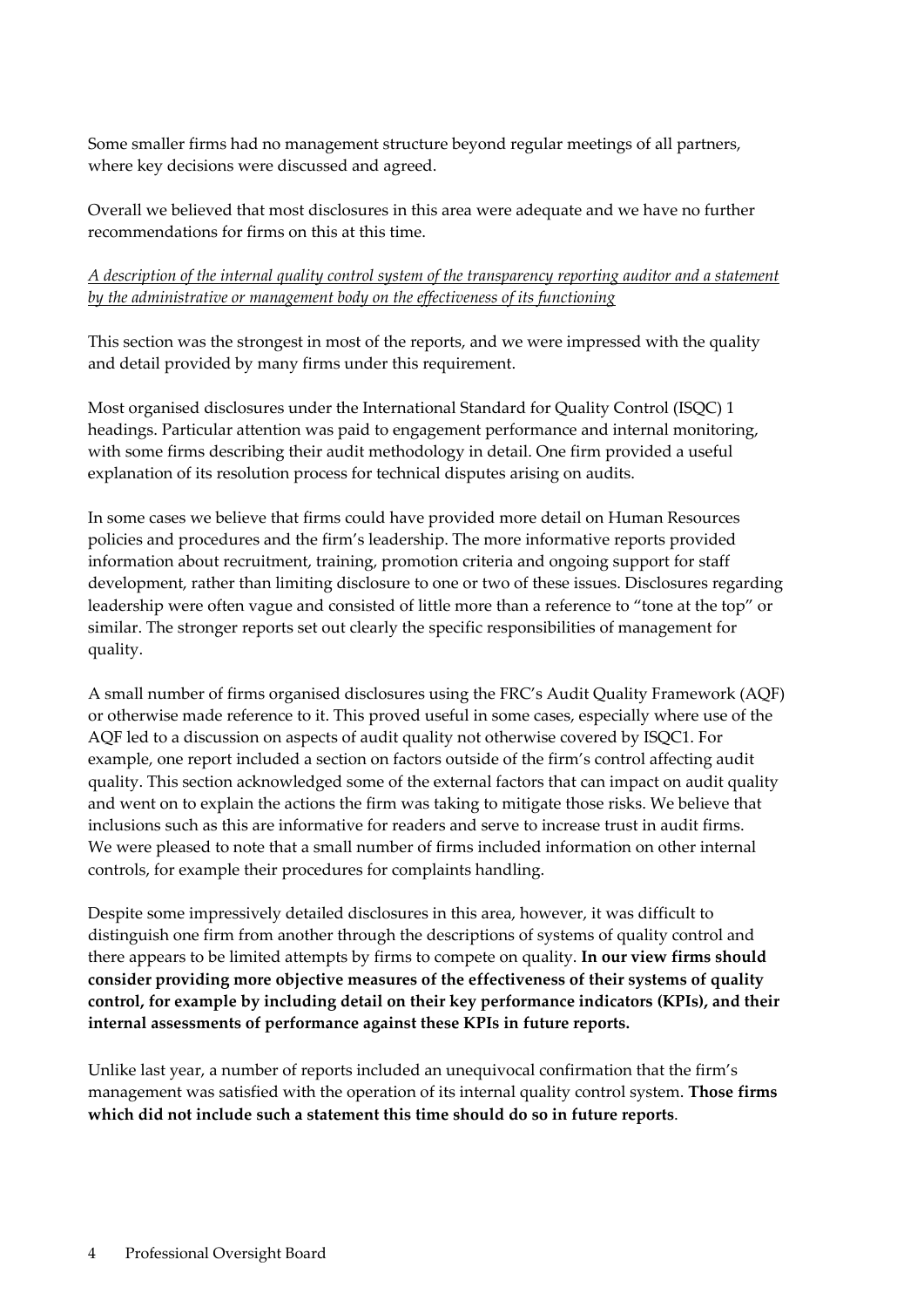## *A statement of when the last monitoring of the performance by the transparency reporting auditor of statutory audit functions… took place*

All of the reports mentioned monitoring by the Audit Inspection Unit (AIU) as well as the Recognised Supervisory Bodies. Some of the larger firms also included information on reviews by overseas regulators and/or monitoring of the firm's investment business function by the Financial Services Authority.

Only a handful of firms summarised the results of external monitoring and/or included links to AIU reports and even fewer included an explanation of actions taken to address matters raised by external bodes . We consider that those firms which gave this additional detail provided a fuller picture. However, we would discourage firms from quoting only positive parts of external monitoring reports. While this may assist with marketing, it is in our view inappropriate in a transparency report.

Not all of the reports specified the date(s) of the last inspection(s) and **we would remind firms that this is a specific requirement and therefore should be included**.

## A list of public interest entities in respect of which an audit report has been made by the transparency *reporting auditor in the financial year of the auditor*

All firms bar one provided this information, either through a list of clients in the report or via a link to the firm's website. Larger firms generally published a list of clients as at a certain date, rather than a complete history of all public interest entities audited during the year. We believe that this is a reasonable interpretation of the requirement.

There was evidence of some confusion as to the definition of "public interest entity" for these purposes, with some firms listing AIM‐listed companies in the report. Although we have no objection to firms including other major clients in their reports, **we would suggest that the report indicates which clients are "public interest entities" under the Instrument and which are not**.

## *A description of the transparency reporting auditor's independence procedures and practices including a confirmation that an internal review of independence practices has been conducted*

Almost all of the reports included some information on the firm's independence procedures and practice, although the amount of detail provided varied substantially. Perhaps unsurprisingly, the larger firms tended to have more detailed and complex procedures.

There was a tendency for firms of all sizes to focus on personal independence procedures and practices, in some cases at the expense of information on non-audit services. Although systems were often described in considerable detail, most firms were vague as to what their actual policies were in this area. **We believe that greater disclosure about firms' independence policies would improve the quality of the reports**.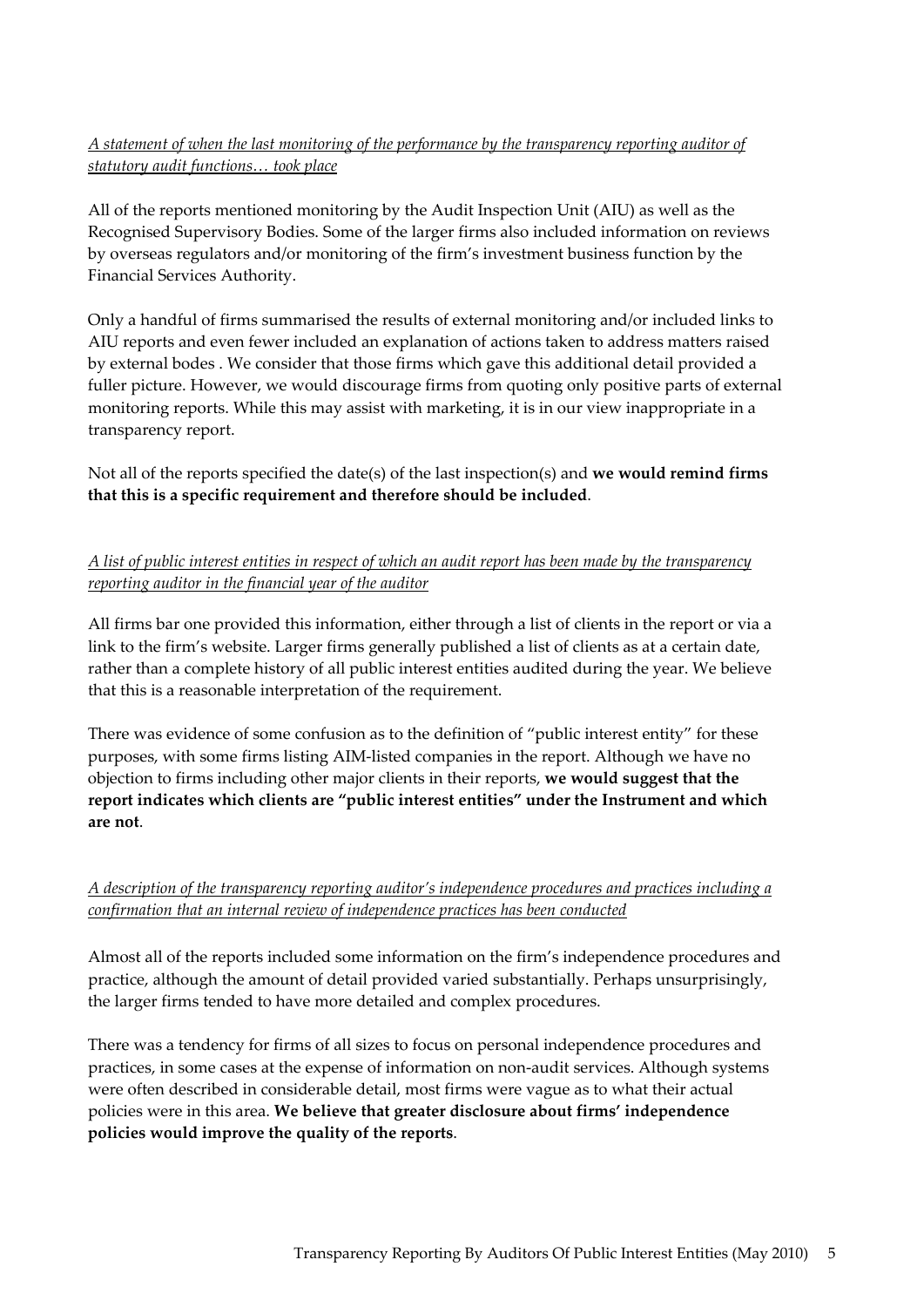Only four reports contained an unequivocal statement that an internal review of independence practices had been conducted. The remainder either ignored this part of the requirement entirely; made vague references to practices being under constant or regular review; or referred to existing quality assurance practices such as audits of partners' financial affairs or checks on whether all staff on a particular audit had completed an independence confirmation. **We do not consider that this meets the requirement and we would ask firms to correct this in future reports**.

*A statement on the policies and practices of the transparency reporting auditor designed to ensure that persons eligible for appointment as a statutory auditor continue to maintain their theoretical knowledge, professional skills and values at a sufficiently high level*

Most reports included some information on the firm's policies and procedures for ensuring that audit partners and staff (the majority did not distinguish between these) maintain their skills and technical knowledge. Some reports included only a short statement regarding "on the job training" or the availability of training courses, however the majority contained significantly more information. If a firm does have mandatory courses for their audit partners and/or staff, or other distinguishing features, **it would be informative to refer explicitly to them**.

*Financial information for the financial year of the transparency reporting auditor to which the report relates, including the showing of the importance of the transparency reporting auditor's statutory audit work*

Overall, we were disappointed with the nature and quality of disclosures in this area. Although some firms provided clear financial information under all the suggested headings, along with an explanatory narrative, these were in a minority.

Two firms provided no financial information whatsoever, apparently on the grounds that the information was available elsewhere. However in one case the information elsewhere did not meet the requirement and in the other there was no direct link to the alternative source of information. Although we realise that firms structured as LLPs or limited companies are already required to disclose some of this information in their annual accounts, the transparency report is intended to be a standalone document and as such we believe that **it should also be included in the transparency report, even if similar information is published elsewhere**.

There were examples of firms disclosing revenues from "assurance" rather than statutory audit specifically, making comparisons between them and other firms difficult. We have no wish to burden firms by forcing them to change their internal accounting systems purely for the transparency report, but we would suggest that, where the disclosure concerns a wider category of work than statutory audit, more detail is provided on the additional inclusions.

Several firms did not distinguish between non‐audit services to audit clients and non‐audit services to non-audit clients, and very few provided any sort of analysis of the non-audit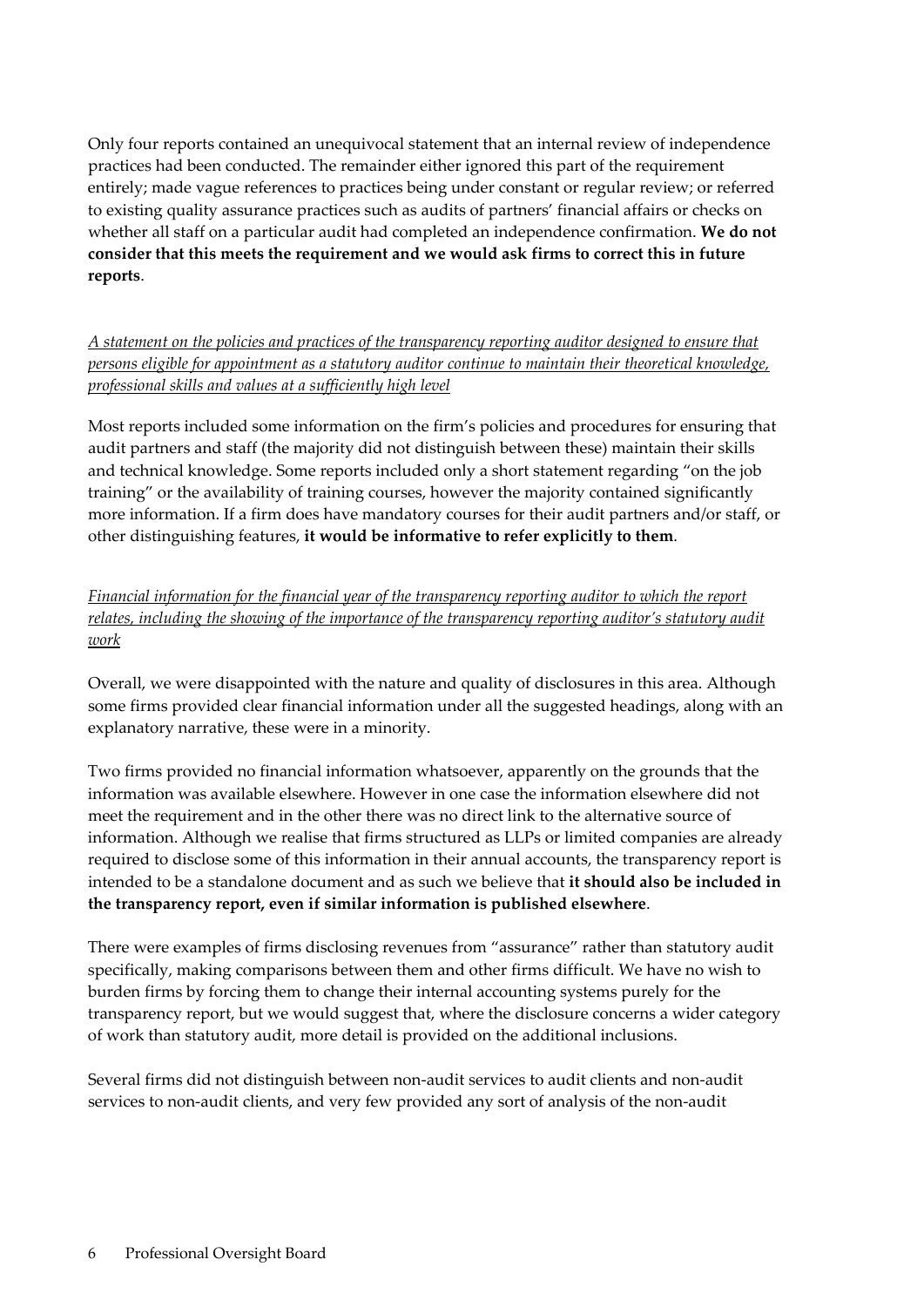services provided to audit clients. **We would ask firms to improve the level of detail disclosed in this area2.**

#### *Information about the basis for the remuneration of partners*

All firms (apart from one which limited the disclosure to Responsible Individuals) provided some information about the basis for the remuneration of partners and the vast majority went beyond a simple statement that partners were remunerated from the distributable profits of the firm. Many firms described the various elements to partner remuneration, which might include a semi‐fixed "salary" element, a profit‐share, a performance‐related component and/or a payment based on length of service or seniority. Some firms stated specifically that the performance‐rated component was linked to quality and/or compliance with ethical and independence requirements. A small number of firms included a figure for average profit per partner.

None of the reports we looked at set out clearly the relative importance attached to each component of partner remuneration. **We consider that firms would provide a more meaningful disclosure if they were to give some indication of the weight given to each element**.

Almost all of the reports included a confirmation that audit partners are not remunerated on the basis of selling non‐audit services to audit clients. One firm included a confirmation that the same was true of audit staff. **We would remind those firms which did not include such a confirmation that they should do so in their next transparency report**.

<sup>2</sup> Firms may find it useful to refer to the CCAB's Voluntary Code of Practice on Disclosure of Audit Profitability (www.ccab.org.uk/PDFs/voluntary%20code\_final.pdf*)* – see Footnote 4 below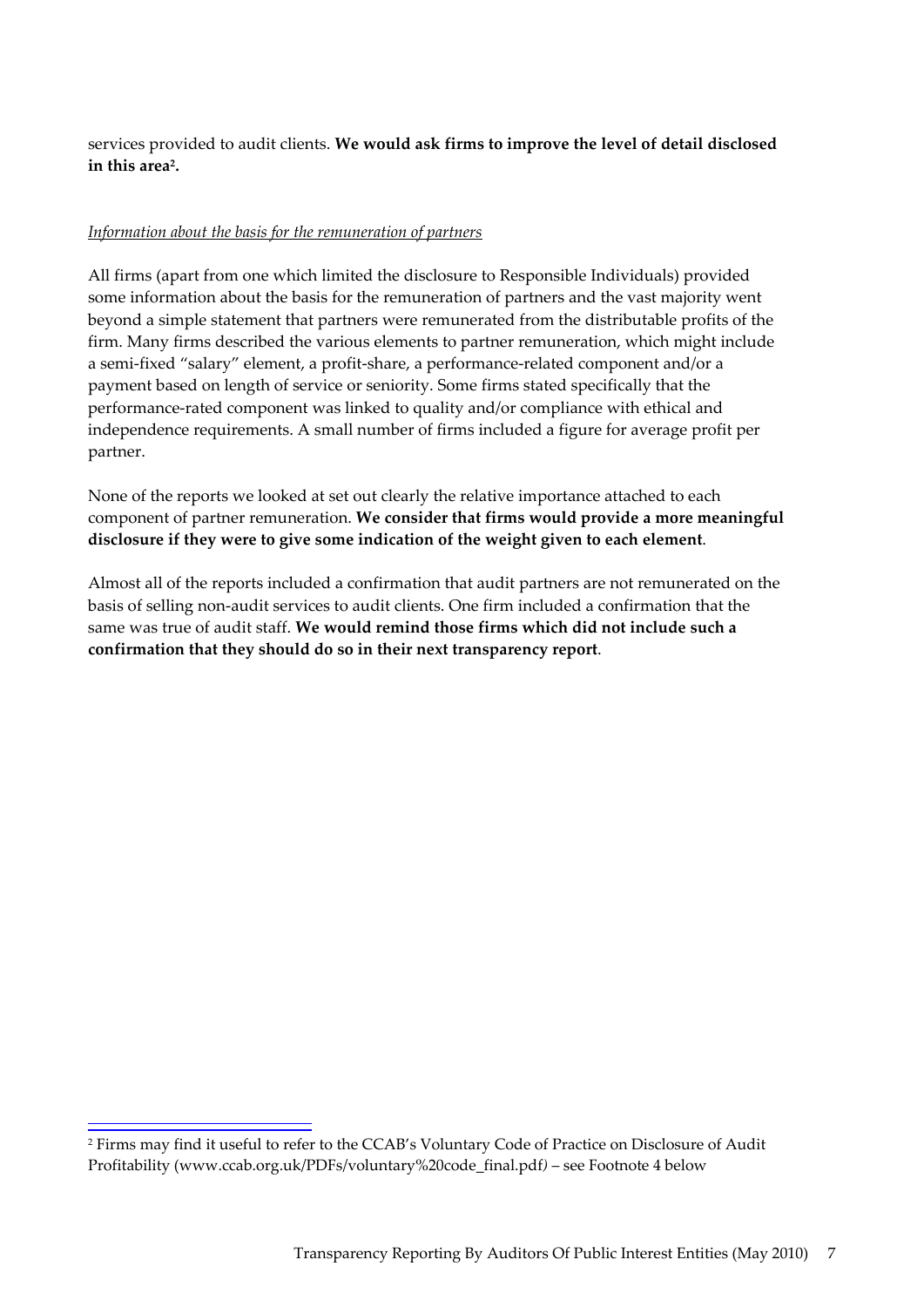# **Appendix 1 - Issues arising from 2008 Reports**

| Requirement                                                                                                                                   | 2008 findings                                                                                                                                                                                                                                                                                                                                                                                                                                                                                                                                                                                                | 2009 comments                                                                                                                                                                                                                                                                                                                                               |
|-----------------------------------------------------------------------------------------------------------------------------------------------|--------------------------------------------------------------------------------------------------------------------------------------------------------------------------------------------------------------------------------------------------------------------------------------------------------------------------------------------------------------------------------------------------------------------------------------------------------------------------------------------------------------------------------------------------------------------------------------------------------------|-------------------------------------------------------------------------------------------------------------------------------------------------------------------------------------------------------------------------------------------------------------------------------------------------------------------------------------------------------------|
| Where the UK audit firm belongs to a<br>network, a description of the network and<br>the legal and structural arrangements of<br>the network. | "There are differences in the extent of the information given<br>about the network arrangements, with in some cases very<br>little information on the structure of central Boards or<br>committees and their functions. In general we consider that<br>the reports would be more transparent were there a fuller<br>statement of the obligations and undertakings of the firm<br>under the agreement for membership of the network."                                                                                                                                                                         | Although this year's reports saw an increase in detail on<br>the structure and governance of international networks,<br>there remained a lack of information on the obligations<br>and undertakings included within network agreements.<br>Additionally, the language used in the description of the<br>network was often legalistic and defensive in tone. |
| A description of the governance structure<br>of the UK audit firm.                                                                            | "In some cases the description of the UK governance<br>structure is restricted to the main Management Board and a<br>committee of elected partners. Other transparency reports<br>give more detail on the structure, including for example on<br>the role of various sub-committees of the Board. We consider<br>that those firms giving the fuller picture provide the better<br>model."                                                                                                                                                                                                                    | The description of the UK governance structure in most<br>reports was in our view adequate. Larger firms tended<br>to provide information on important sub-committees<br>and names of key partners.                                                                                                                                                         |
| A description of the internal quality<br>control system of the transparency<br>reporting auditor                                              | "Most firms, using either the ISQC1 structure or broadly<br>comparable headings, give detailed information on the<br>procedures and practices designed to deliver high quality<br>audits. However, one firm says little more than that its<br>quality control systems cover the six elements required by<br>International Standard on Quality Control (ISQC) 1. Again<br>we consider that the fuller presentation provides the better<br>model. Whilst the minimalist approach arguably meets the<br>legal requirement, in our view it falls well short of meeting<br>the spirit of transparency reporting." | Most reports contained useful information on the firm's<br>policies and procedures. There was little evidence of<br>firms continuing to adopt a minimalist approach,<br>although in some cases more information could have<br>been provided on leadership and HR policies and how<br>they contribute to internal quality controls.                          |
|                                                                                                                                               | "Three firms refer explicitly in their reports to the use they<br>have made of the Audit Quality Framework (AQF). One of<br>these firms comments against each driver identified in the<br>AQF. It is also clear one further firm has prepared its                                                                                                                                                                                                                                                                                                                                                            | Use of the AQF remains patchy, with only eight firms<br>making an explicit reference to it.                                                                                                                                                                                                                                                                 |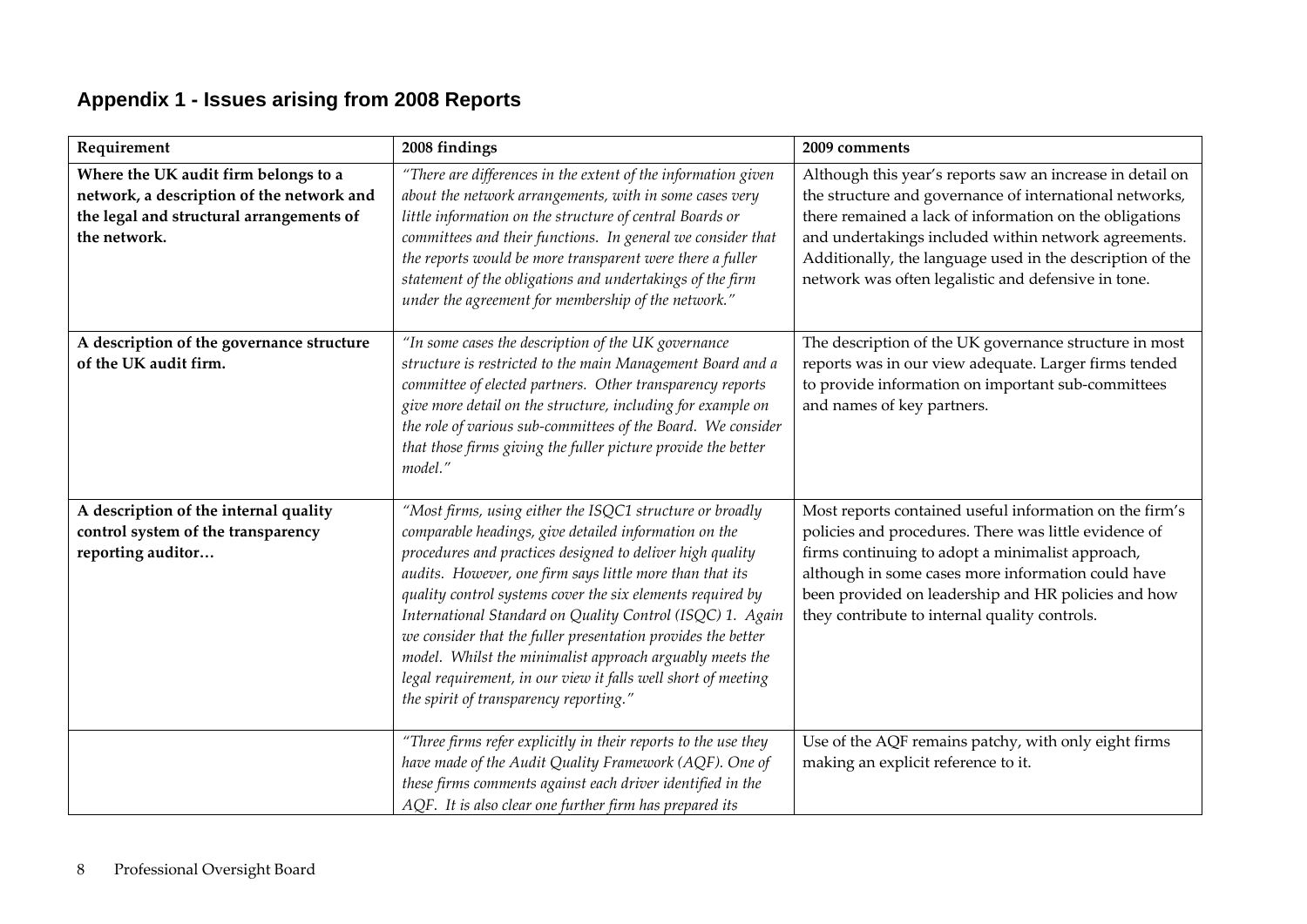| Requirement                                                                                            | 2008 findings                                                                                                                                                                                                                                                                                                                                                                                                                                                                                                                                                                                                                                                                                                                                               | 2009 comments                                                                                                                                                                                                                                                                                         |
|--------------------------------------------------------------------------------------------------------|-------------------------------------------------------------------------------------------------------------------------------------------------------------------------------------------------------------------------------------------------------------------------------------------------------------------------------------------------------------------------------------------------------------------------------------------------------------------------------------------------------------------------------------------------------------------------------------------------------------------------------------------------------------------------------------------------------------------------------------------------------------|-------------------------------------------------------------------------------------------------------------------------------------------------------------------------------------------------------------------------------------------------------------------------------------------------------|
|                                                                                                        | transparency report with the AQF drivers and indicators<br>very much in mind, even though there is no specific<br>reference. The use of the AQF is less obvious in the other<br>reports, though, in two of these reports, there are comments<br>on some of the drivers and related indicators.                                                                                                                                                                                                                                                                                                                                                                                                                                                              |                                                                                                                                                                                                                                                                                                       |
|                                                                                                        | Overall, the use made of the Audit Quality Framework is<br>patchy. Whilst we recognise that there is much in common<br>between the Framework and the requirements of ISQC1 - and<br>we do not want to see repetition within a report - we consider<br>that it would be helpful if all reports showed clearly and<br>systematically the steps the firm takes to achieve audit<br>quality, by reference to the drivers and related indicators. In<br>particular, taken overall the reports were relatively weak in<br>commenting on the indicators of audit quality relating to the<br>skills and personal qualities of audit partners and staff, and<br>on the indicators of audit quality relating to the reliability<br>and usefulness of audit reporting" |                                                                                                                                                                                                                                                                                                       |
| and a statement by the<br>administrative or management body on the<br>effectiveness of its functioning | "It is difficult to find a statement in any transparency<br>reports that unequivocally meet this requirement. The<br>closest is the comment by one firm that it has taken or is<br>taking the "necessary actions to remedy any significant<br>failings or weaknesses identified in the review [of quality]".<br>We would expect to see a clear statement in transparency<br>reports to meet this requirement."                                                                                                                                                                                                                                                                                                                                              | Thirteen of the reports included an unambiguous<br>statement that the firm's management was satisfied with<br>the effectiveness of its internal quality control system.<br>Two others included statements which fell slightly short<br>of an unequivocal confirmation.                                |
| Confirmation that an internal review of<br>independence practices has been<br>conducted                | "There is no explicit confirmation in any of the reports that<br>the firm has conducted an internal review of independence<br>practices. Only one firm comments explicitly under this<br>heading. However, all the firms comment on their<br>monitoring of compliance with independence requirements,<br>for example by auditing a sample of partners' personal<br>investments. Whilst the statutory requirement does not set                                                                                                                                                                                                                                                                                                                               | Four of the reports stated explicitly that an internal<br>review of independence practices had taken place, with<br>two providing the dates of the review. None of the<br>reports provided detail of exactly what the review had<br>involved.<br>A number of other reports included statements to the |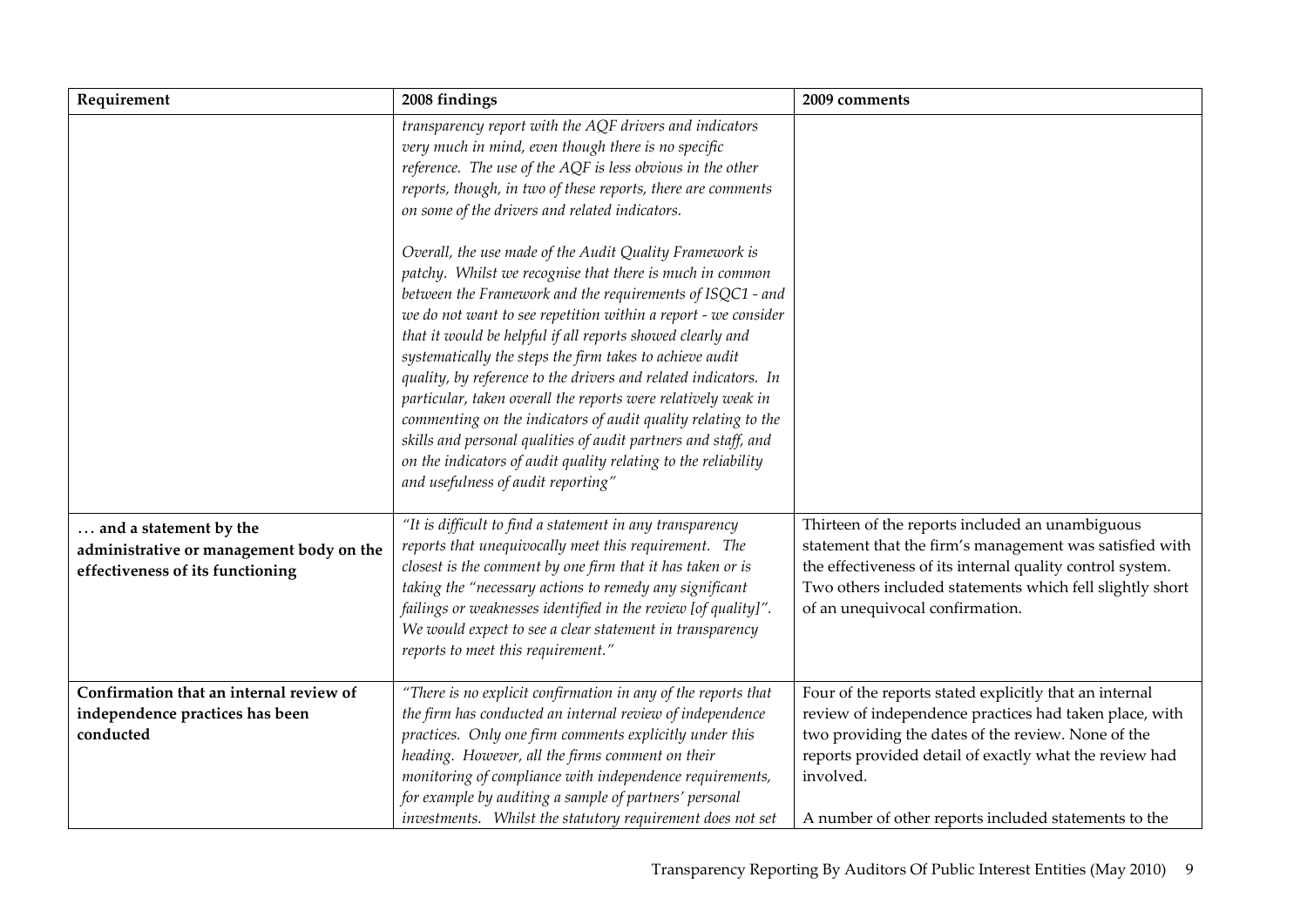| Requirement                                                                                                                                                                                                                         | 2008 findings                                                                                                                                                                                                                                                                                                                                                                                                                                                                                                                                                                                                                                                                                                                                                                                        | 2009 comments                                                                                                                                                                                                                                                                                                                                                                                                                                                                                                            |
|-------------------------------------------------------------------------------------------------------------------------------------------------------------------------------------------------------------------------------------|------------------------------------------------------------------------------------------------------------------------------------------------------------------------------------------------------------------------------------------------------------------------------------------------------------------------------------------------------------------------------------------------------------------------------------------------------------------------------------------------------------------------------------------------------------------------------------------------------------------------------------------------------------------------------------------------------------------------------------------------------------------------------------------------------|--------------------------------------------------------------------------------------------------------------------------------------------------------------------------------------------------------------------------------------------------------------------------------------------------------------------------------------------------------------------------------------------------------------------------------------------------------------------------------------------------------------------------|
|                                                                                                                                                                                                                                     | a time scale for such an internal review, we would expect a<br>clear statement in transparency reports to meet this<br>requirement."                                                                                                                                                                                                                                                                                                                                                                                                                                                                                                                                                                                                                                                                 | effect that independence processes were under "constant<br>review". We do not consider that this adequately meets<br>the requirement.<br>As last year, the remainder were either silent on the<br>point or made reference to ongoing monitoring of<br>compliance with independence requirements, such as<br>annual confirmations of independence, audits of certain<br>partners' financial affairs or QA reviews of particular<br>audits.                                                                                |
| Financial information for the financial year<br>of the transparency reporting auditor to<br>which the report relates, including the<br>showing of the importance of the<br>transparency reporting auditor's statutory<br>audit work | "One firm notes, quite reasonably, that there is no detailed<br>guidance to audit firms on what financial information should<br>be provided in transparency reports. Our preliminary view,<br>in the light of the information firms have provided in these<br>reports is that all firms required to publish a transparency<br>report should provide the following financial information:<br>Total revenues, broken down to show revenues from<br>statutory audit work <sup>3</sup> , from non-audit services<br>provided to audit clients, and from non-audit<br>services to non-audit clients.<br>Comparative figures for the previous year.<br>An analysis of the types of non-audit services<br>provided to audit clients. There is a separate<br>statutory requirement on firms that are LLPs or | We were disappointed with the quality of disclosures<br>under this requirement in many reports. Information on<br>non-audit services provided to audit clients was<br>particularly lacking.<br>In some cases information was lacking altogether, and in<br>others it was organised in such a way as to make it<br>difficult to make meaningful comparisons.<br>Two of the larger firms failed to provide any<br>information under this requirement at all, apparently on<br>the grounds that it was available elsewhere. |

<sup>&</sup>lt;sup>3</sup> We suggest that firms use the definition of "work on statutory audit and directly related services" in the CCAB Voluntary Code of Practice on the Disclosure of Audit Profitability – see footnote <sup>4</sup> below.

<sup>4</sup> The Consultative Committee of Accountancy Bodies published the *Code* in March 2009. It was developed at the reques<sup>t</sup> of the FRC and in response to one of the recommendation of the Market Participants' Group aimed at increasing choice in the audit market. The firms within scope of the Code are those firms subject to full‐scope inspection by the Audit Inspection Unit.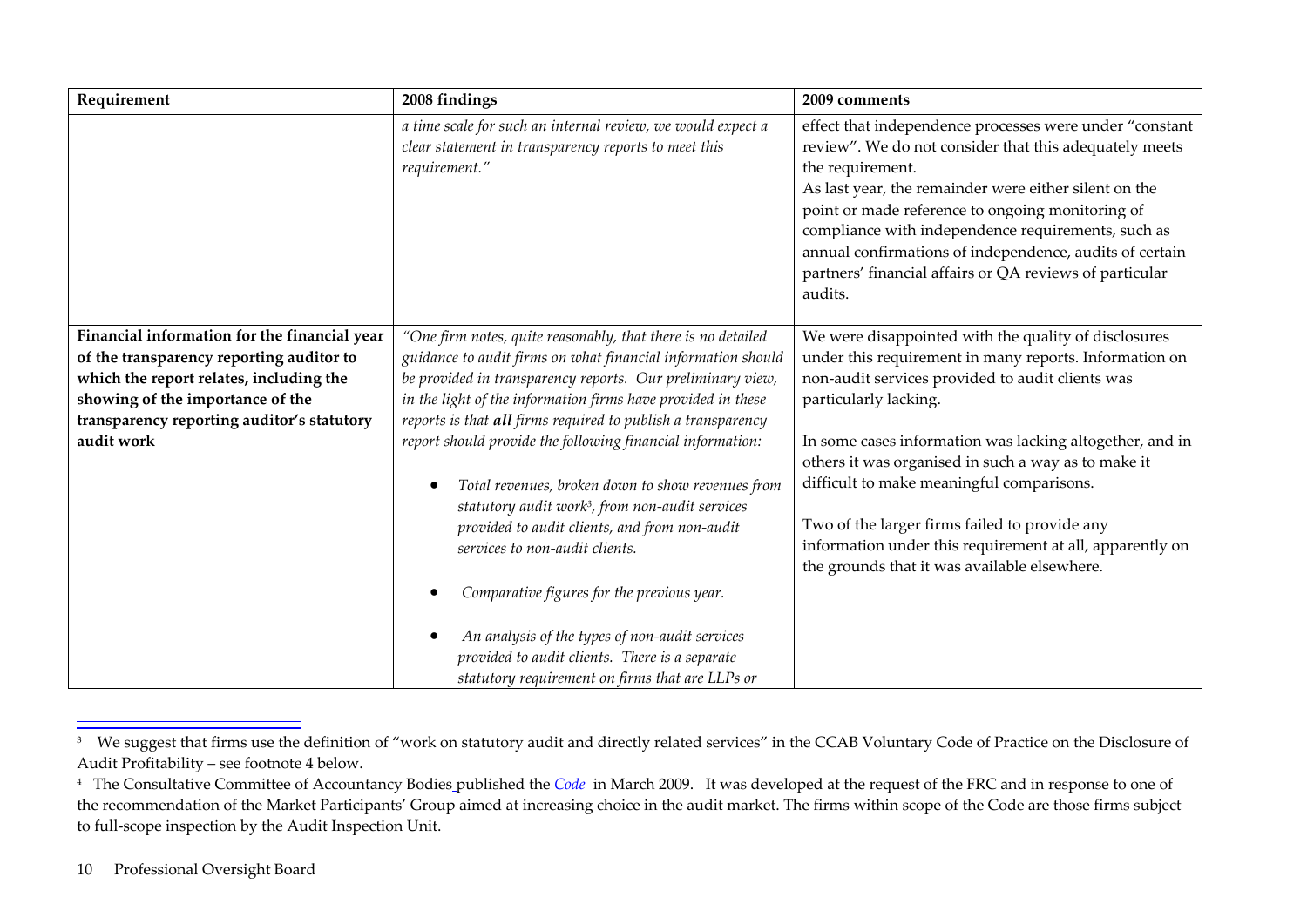| Requirement | 2008 findings                                                        | 2009 comments |
|-------------|----------------------------------------------------------------------|---------------|
|             | limited companies to provide such an analysis in                     |               |
|             | their accounts but we consider that it would be                      |               |
|             | helpful to include this also within the transparency                 |               |
|             | report.                                                              |               |
|             | In addition, those audit firms within the scope of the               |               |
|             | Voluntary Code of Practice on Disclosure of Audit                    |               |
|             | Profitability <sup>4</sup> should consider whether to include in the |               |
|             | Transparency Report the information on audit profitability           |               |
|             | required under the Code. The Code states that the reporting          |               |
|             | firm should make the disclosure either in its Annual Report          |               |
|             | or in its Transparency Report."                                      |               |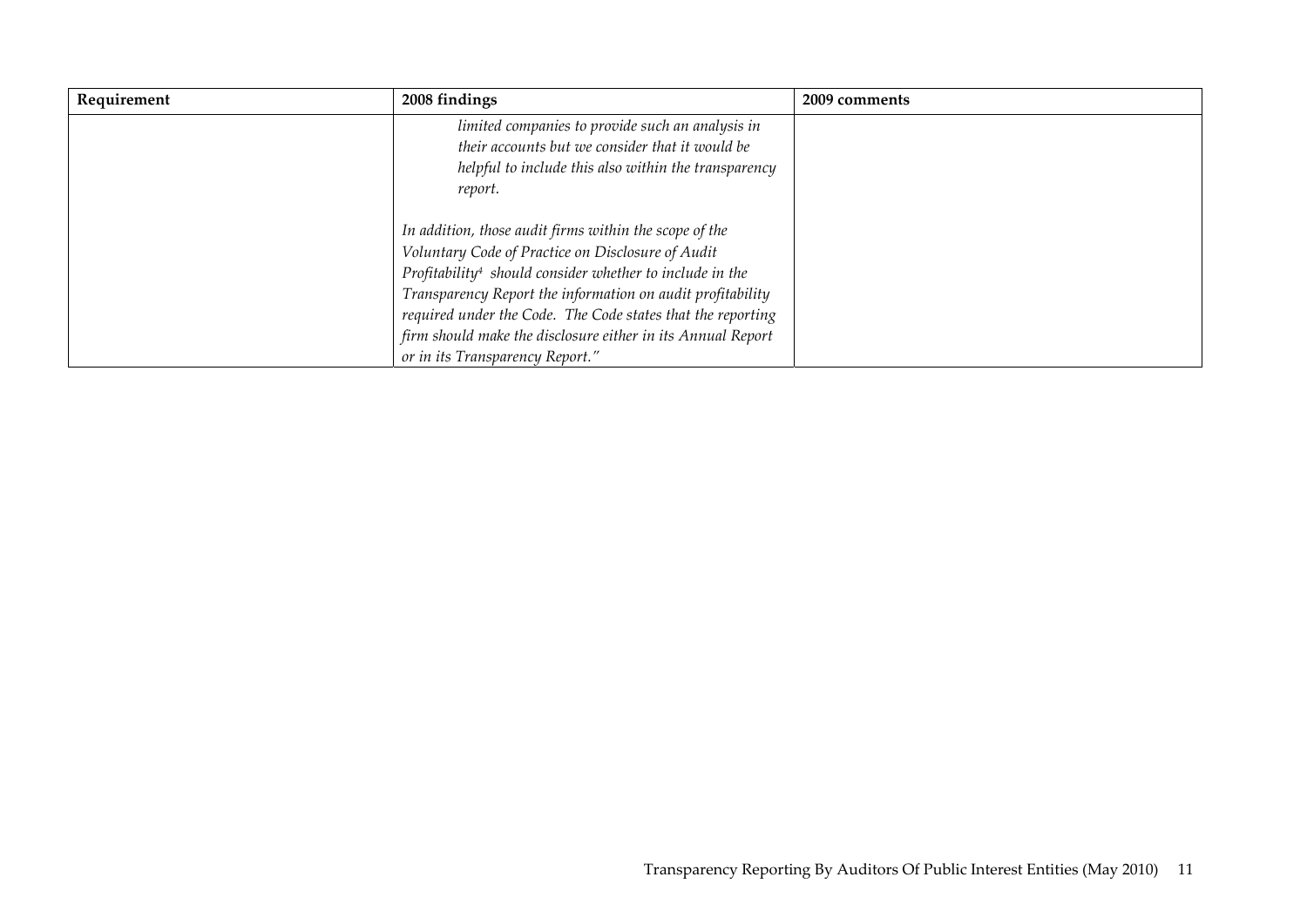# **Appendix 2 – Statistics on disclosures under each requirement**

|                                                                                                                                                  | Firms subject to full<br>scope AIU<br>inspections (7) <sup>5</sup> | Others (18)    | <b>Total (25)</b> |
|--------------------------------------------------------------------------------------------------------------------------------------------------|--------------------------------------------------------------------|----------------|-------------------|
| A description of the legal structure and ownership of the<br>1.<br>UK audit firm.                                                                |                                                                    |                |                   |
| Legal form and where incorporated<br>(a)                                                                                                         | $\overline{7}$                                                     | 18             | 25                |
| Who owns the firm<br>(b)                                                                                                                         | 6                                                                  | 17             | 24                |
| Number of partners/members<br>(c)                                                                                                                | 5                                                                  | 18             | 23                |
| Related firms in UK<br>(d)                                                                                                                       | 3                                                                  | 5              | 8                 |
| Number of offices in the UK<br>(e)                                                                                                               | $\overline{4}$                                                     | 14             | 18                |
| Whether firm has branches outside the UK; and if so<br>(f)<br>information on them.                                                               | 4                                                                  | $\mathbf{1}$   | 5                 |
| List of principal business lines<br>(g)                                                                                                          | 5                                                                  | 8              | 13                |
| Where the UK audit firm belongs to a network, a<br>2.<br>description of the network and the legal and structural<br>arrangements of the network. |                                                                    |                |                   |
| Name of network to which firm belongs<br>(a)                                                                                                     | 7                                                                  | 6              | 13                |
| Name and legal form of central organisation<br>(b)                                                                                               | 6                                                                  | 6              | 12                |
| Size of network in terms of revenues, number of offices,<br>(c)<br>countries and employees                                                       | $\overline{4}$                                                     | $\overline{2}$ | 6 <sup>6</sup>    |
| Name of Network Central Body/Governing Body and<br>(d)<br>related Boards and relationships between them.                                         | 5                                                                  | 4              | 9                 |
| How appointments are made to Central Body/Governing<br>(d)                                                                                       | 3                                                                  | 4              | 7                 |

<sup>&</sup>lt;sup>5</sup> Currently, there are nine audit firms which are subject to full scope AIU inspections. At the time of writing, seven of them have produced Transparency Reports 6 A number of other firms provided some, but not all, of these metrics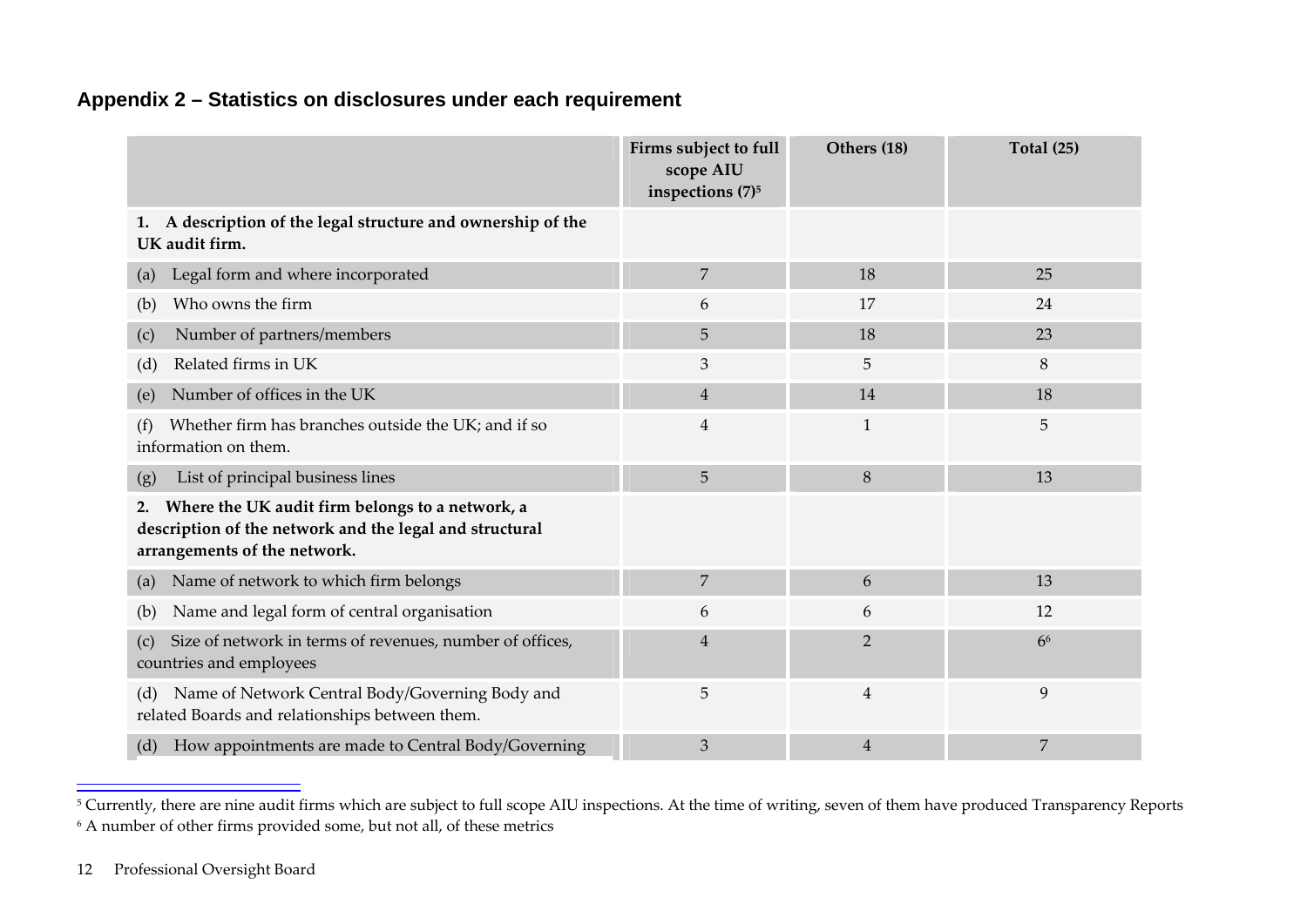|                                                                                                                       | Firms subject to full<br>scope AIU<br>inspections (7) <sup>5</sup> | Others (18)    | <b>Total (25)</b> |
|-----------------------------------------------------------------------------------------------------------------------|--------------------------------------------------------------------|----------------|-------------------|
| Body and related Boards.                                                                                              |                                                                    |                |                   |
| (e) Functions of Central Body/Governing Body and related<br><b>Boards</b>                                             | 5                                                                  | $\overline{4}$ | 9                 |
| Frequency of meetings of Central Body/Governing Body and<br>(f)<br>related Boards                                     | $\overline{2}$                                                     | $\mathbf{1}$   | 3                 |
| Key features of the Member Firm Network agreement<br>(g)<br>including extent of profit sharing arrangements           | 0 <sup>7</sup>                                                     | $\mathbf{1}$   | $\mathbf{1}$      |
| A description of the governance structure of the UK audit<br>3.<br>firm.                                              |                                                                    |                |                   |
| Names of principal management bodies and committees and<br>(a)<br>relationship between them.                          | 7                                                                  | $12^{8}$       | 19                |
| Names of partners on principal management body<br>(b)                                                                 | 7                                                                  | 9              | 16                |
| Relationships between the management bodies<br>(c)                                                                    | 7                                                                  | 7              | 14                |
| How membership of principal management bodies and<br>(d)<br>committees is determined.                                 | 5                                                                  | 7              | 12                |
| Functions of principal management bodies and committees<br>(e)                                                        | 7                                                                  | 10             | 17                |
| A description of the internal quality control system and a<br>4.<br>statement on the effectiveness of its functioning |                                                                    |                |                   |
| Leadership responsibilities for quality within the audit firm<br>(a)                                                  | 6                                                                  | 14             | 20                |
| Ethical requirements<br>(b)                                                                                           | 7                                                                  | 16             | 23                |
| Acceptance and continuance of client relationships and<br>specific engagements                                        | 6                                                                  | 16             | 22                |

<sup>7</sup> One firm provided some limited details of the agreemen<sup>t</sup>

<sup>&</sup>lt;sup>8</sup> Some of the smallest firms have no management bodies, with all major decisions being taken by a vote by all partners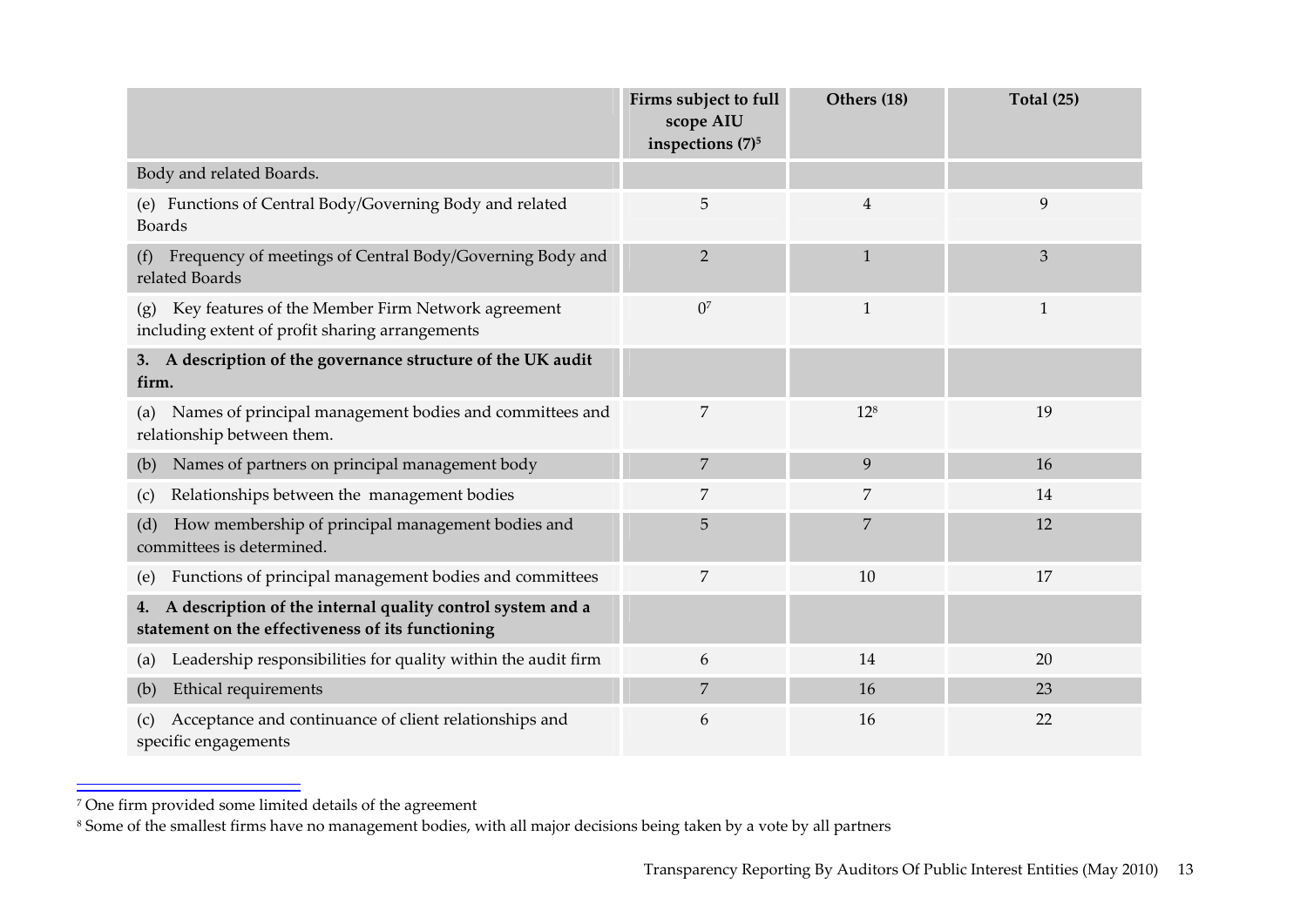|                                                                                                                                                                                                       | Firms subject to full<br>scope AIU<br>inspections (7) <sup>5</sup> | Others (18)    | <b>Total (25)</b> |
|-------------------------------------------------------------------------------------------------------------------------------------------------------------------------------------------------------|--------------------------------------------------------------------|----------------|-------------------|
| (d) Human resources                                                                                                                                                                                   | 6                                                                  | 16             | 22                |
| Engagement performance of audits<br>(e)                                                                                                                                                               | 7                                                                  | 14             | 21                |
| Monitoring<br>(f)                                                                                                                                                                                     | 7                                                                  | 18             | 25                |
| Use of the FRC's Audit Quality Framework to show how firm<br>ensures audit quality                                                                                                                    | 6                                                                  | 3              | 9                 |
| Statement on the effectiveness of the functioning of the internal<br>quality control system                                                                                                           | 3                                                                  | 5              | 8                 |
| A statement of when the last external monitoring of the<br>5.<br>audit firm took place.                                                                                                               | 7                                                                  | 15             | 22                |
| 6. A list of public interest entities in respect of which an audit<br>report has been made in the financial year of the auditor.                                                                      | 7                                                                  | 16             | 23                |
| 7. A description of the auditor's independence procedures and<br>practices including a confirmation that an internal review of<br>independence practices has been conducted.                          |                                                                    |                |                   |
| Description of independence procedures and practices                                                                                                                                                  | 7                                                                  | 17             | 24                |
| Confirmation that an internal review of independence practices<br>has been conducted.                                                                                                                 | $\overline{2}$                                                     | $\overline{2}$ | $\overline{4}$    |
| 8. A statement on the policies and practices designed to<br>ensure that auditors continue to maintain their theoretical<br>knowledge, professional skills and values at a sufficiently high<br>level. | 7                                                                  | 15             | 22                |
| 9. Financial information, including the showing of the<br>importance of the auditor's statutory audit work.                                                                                           |                                                                    |                |                   |
| Total revenues                                                                                                                                                                                        | 6                                                                  | 18             | 24                |
| Revenues from statutory audit work                                                                                                                                                                    | 5                                                                  | 18             | 23                |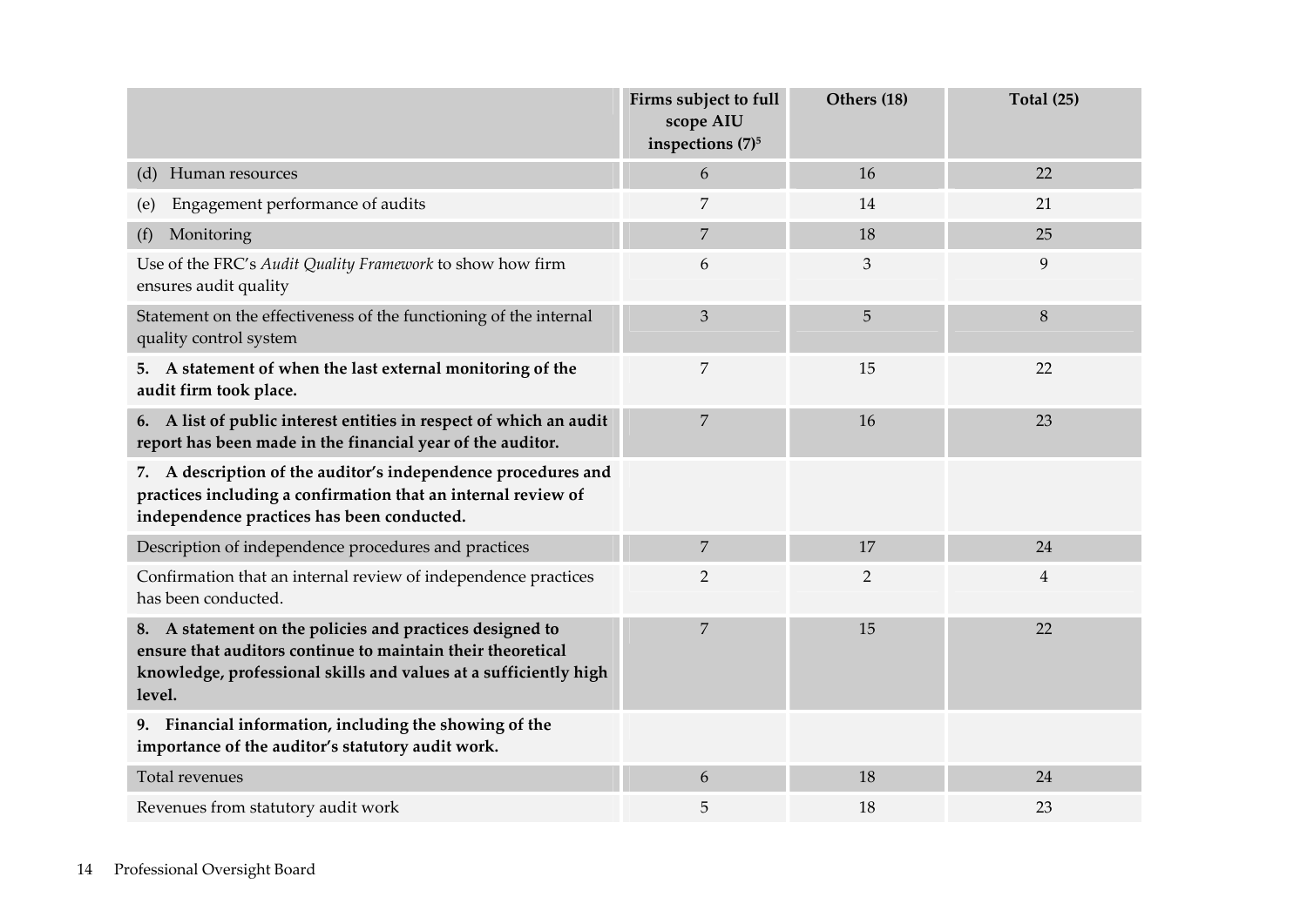|                                                                                                                 | Firms subject to full<br>scope AIU<br>inspections $(7)^5$ | Others (18)    | <b>Total (25)</b> |
|-----------------------------------------------------------------------------------------------------------------|-----------------------------------------------------------|----------------|-------------------|
| Revenues from non-audit services for audit clients                                                              | $\overline{4}$                                            | $\overline{4}$ | 8                 |
| Revenues from non-audit services to non-audit clients                                                           | $\overline{4}$                                            | 5              | 9                 |
| Further analysis of non-audit services to audit clients                                                         | $\overline{2}$                                            |                | 3                 |
| Comparative information for previous year.                                                                      | 5                                                         | 8              | 13                |
| Information about the basis for the remuneration of<br><b>10.</b><br>partners.                                  |                                                           |                |                   |
| List of criteria for remunerating partners/members/elements of<br>partner remuneration                          | 7                                                         | 18             | 25                |
| Confirmation that audit partners not remunerated by reference to<br>sale of non audit services to audit clients | $\overline{7}$                                            | 11             | 18                |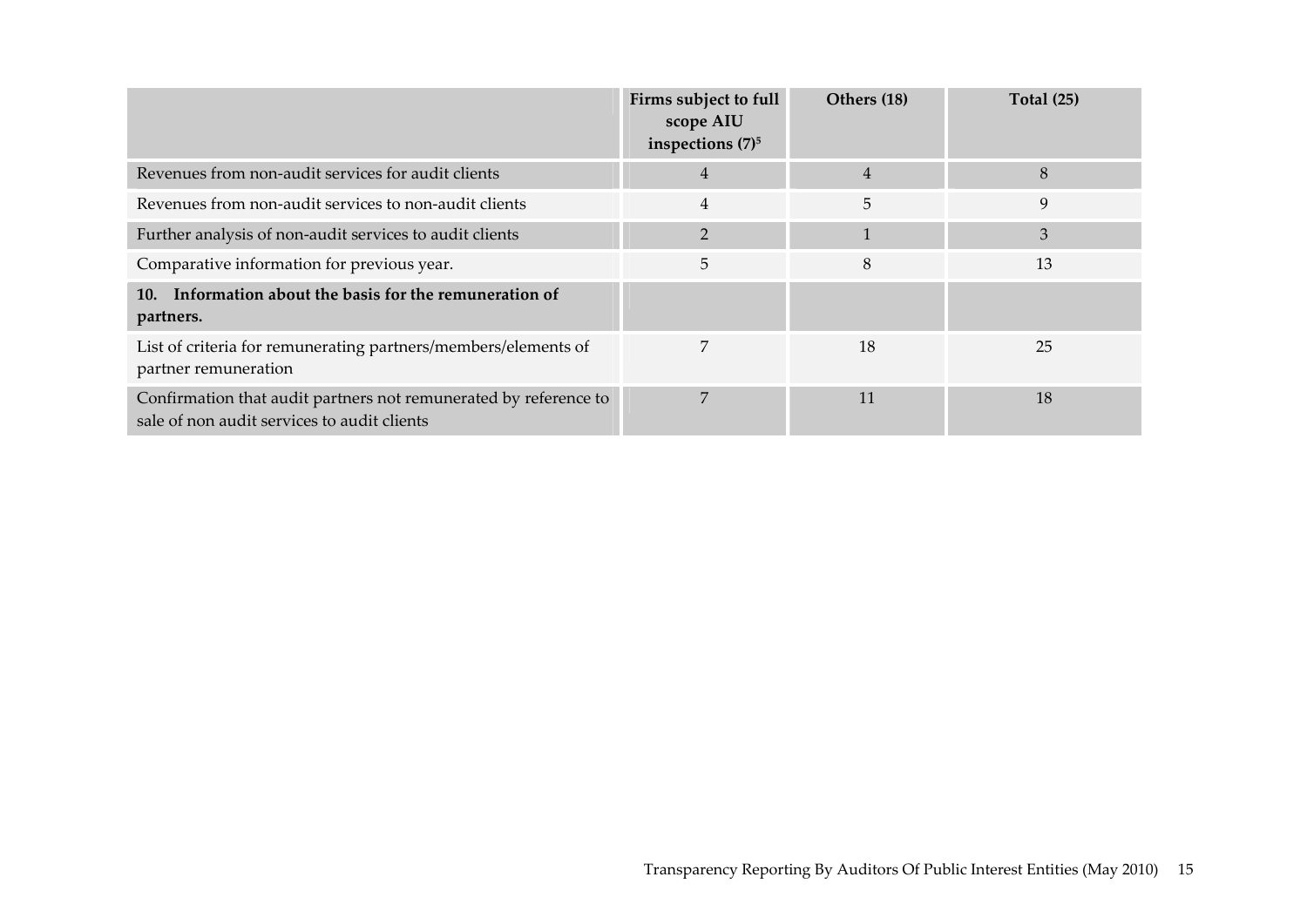## **Appendix 3 – list of Transparency Reports reviewed**

BDO LLP BSG Valentine Chantrey Vellacott DFK LLP Chiene Tait Clement Keys Deloitte LLP Ernst & Young LLP FW Stephens French Duncan LLP Grant Thornton LLP Hawsons Hazlewoods LLP Kingston Smith KPMG LLP & KPMG Audit plc Mazars LLP Menzies LLP Moore Stephens LLP Nexia Smith & Williamson Audit Ltd PKF (UK) LLP PricewaterhouseCoopers LLP Rees Pollock Shipleys LLP Smith Cooper Nottingham Tenon Audit Ltd UHY Hacker Young LLP

At the time of writing we are awaiting Transparency Reports from the following firms:

Baker Tilly Begbies Chettle Agar CLB Coopers Everett & Son Haysmacintyre Horwath Clark Whitehill Hurst & Company Accountants LLP Hyman Capital Services Ltd James Cowper LLP Littlejohn LLP Littlestone Martin Glenton PRB Accountants LLP Royce Peeling Green Ltd Saffery Champness Steele Robertson Goddard & Co

We expect all of these firms to publish Transparency Reports by July 2010.